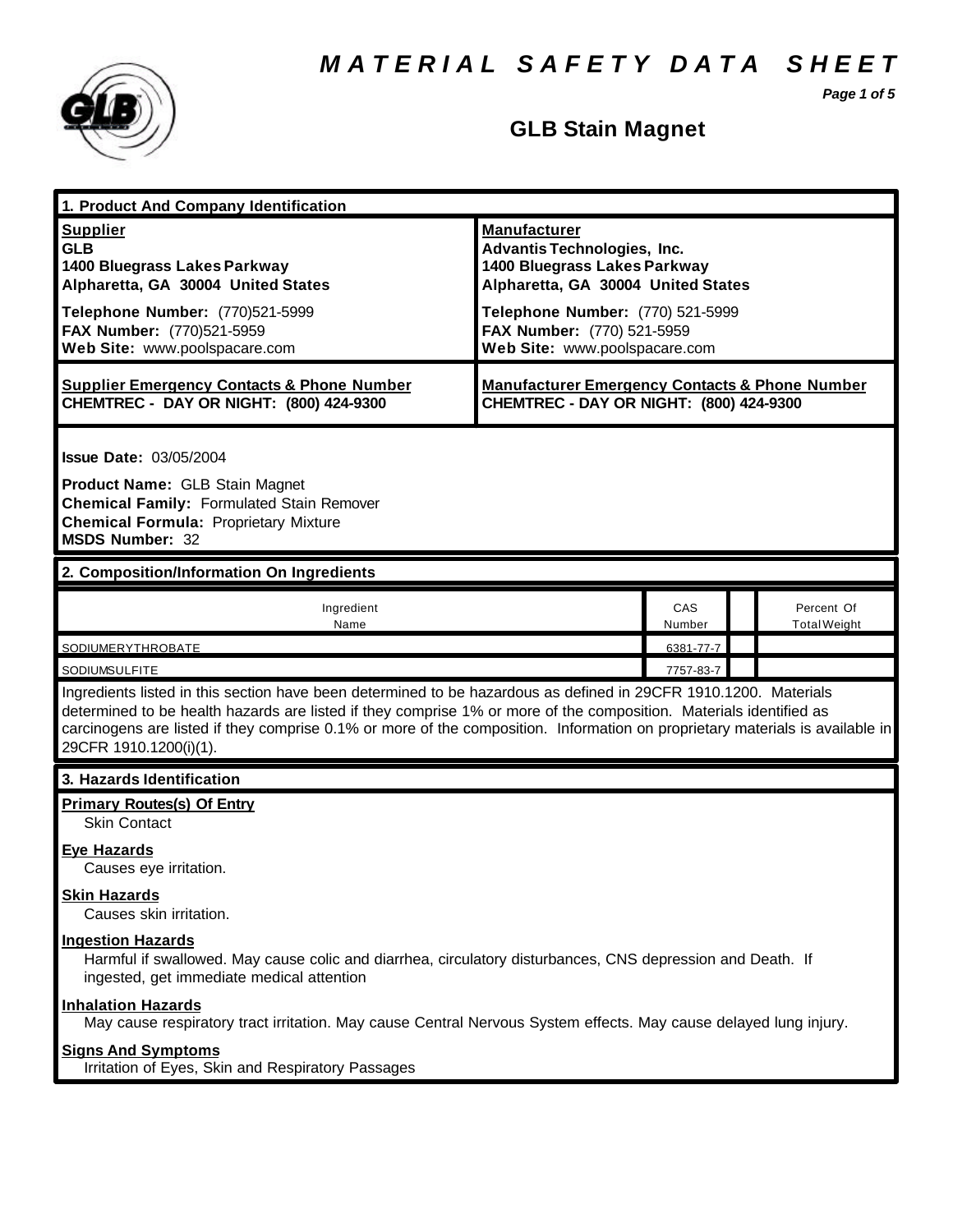# *M A T E R I A L S A F E T Y D A T A S H E E T Page 2 of 5*

# **GLB Stain Magnet**

| <b>First Aid (Pictograms)</b>                                                                                                                                                                                                                                                                                                                     |
|---------------------------------------------------------------------------------------------------------------------------------------------------------------------------------------------------------------------------------------------------------------------------------------------------------------------------------------------------|
|                                                                                                                                                                                                                                                                                                                                                   |
|                                                                                                                                                                                                                                                                                                                                                   |
| 4. First Aid Measures                                                                                                                                                                                                                                                                                                                             |
| <b>Eye</b><br>In case of contact, hold eyelids apart and immediately flush eyes with plenty of water for at least 15 minutes. Call a<br>physician or a poison control center immediately.                                                                                                                                                         |
| <b>Skin</b><br>Wash the affected area under tepid running water using a mild soap. Get medical attention immediately if irritation<br>(redness, rash, blistering) develops and persists.                                                                                                                                                          |
| <b>Ingestion</b><br>If swallowed, induce vomiting immediately. Call a physician or a poison control center immediately.                                                                                                                                                                                                                           |
| <b>Inhalation</b><br>If inhaled, remove to fresh air. If breathing is difficult, give oxygen. Consult Physician                                                                                                                                                                                                                                   |
|                                                                                                                                                                                                                                                                                                                                                   |
| <b>Fire Fighting (Pictograms)</b>                                                                                                                                                                                                                                                                                                                 |
| 5. Fire Fighting Measures                                                                                                                                                                                                                                                                                                                         |
| Flash Point: N/A °F<br>Flammability Class: NOT FLAMMABLE                                                                                                                                                                                                                                                                                          |
| <b>Extinguishing Media</b><br>Use CO2 (Carbon Dioxide), dry chemical, or foam.                                                                                                                                                                                                                                                                    |
| <b>Fire Fighting Instructions</b><br>Firefighters should wear self-contained breathing apparatus and full protective gear. Water can be used to cool,<br>protect exposed material and knock down fumes.                                                                                                                                           |
| 6. Accidental Release Measures                                                                                                                                                                                                                                                                                                                    |
| Sweep up and remove immediately. Flood with water in accordance with applicable regulations.                                                                                                                                                                                                                                                      |
| <b>Handling &amp; Storage (Pictograms)</b>                                                                                                                                                                                                                                                                                                        |
| 7. Handling And Storage                                                                                                                                                                                                                                                                                                                           |
| <b>Handling And Storage Precautions</b><br>Keep out of reach of children.<br>Wear necessary protective equipment. If substantial dust in in the air take measures to remove sources of ignition<br>to prevent possible dust combustion or explosion. Promptly ventilate area. Keep containers tightly closed. Keep<br>away from Acids and Oxiders |
| <b>Handling Precautions</b><br>Avoid creating dust. Avoid contact with eyes. Use NIOSH/MSHA approved mist respirator.                                                                                                                                                                                                                             |
|                                                                                                                                                                                                                                                                                                                                                   |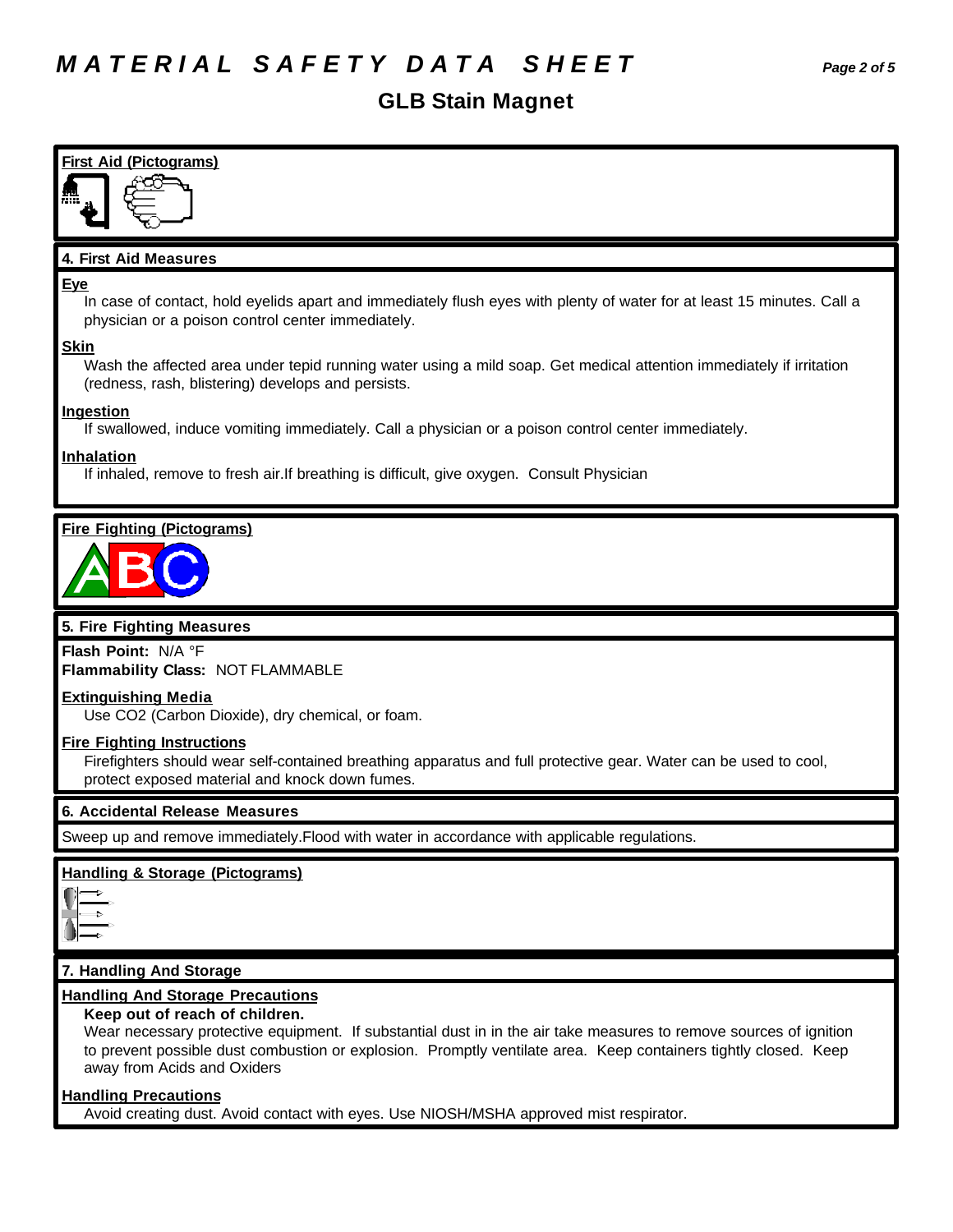# *M A T E R I A L S A F E T Y D A T A S H E E T Page 3 of 5*

# **GLB Stain Magnet**

## **7. Handling And Storage - Continued**

#### **Work/Hygienic Practices**

Use safe chemical handling procedures suitable for the hazards presented by this material.

### **Protective Clothing (Pictograms)**



#### **8. Exposure Controls/Personal Protection**

#### **Engineering Controls**

Use with adequate ventilation if dusty conditions prevail or sulfur dioxide gas is released.

#### **Eye/Face Protection**

Safety glasses with side shields or goggles recommended.

#### **Skin Protection**

Chemical-resistant gloves.

### **Respiratory Protection**

Use NIOSH/MSHA approved dust and mist respirator

#### **Ingredient(s) - Exposure Limits**

SODIUM SULFITE PEL TLV 5ppm 2ppm Full Work Clothing, including long sleeved shirt and trousers required.

#### **9. Physical And Chemical Properties**

# **Appearance**

White Granules

### **Odor**

None

**Chemical Type:** Mixture **Physical State:** Solid **Melting Point:** NOT DETERMINED °F **Specific Gravity:** 1.2-2.7 **Molecular Weight:** NOT DETERMINED **Percent Volitales:** NOT DETERMINED **Vapor Pressure:** NOT APPLICABLE **Vapor Density:** NOT APPLICABLE **pH Factor:** 8-10 At a Concentration Of 1% SOLUTION IN WATER **Solubility:** SOLUBLE IN WATER **Evaporation Rate:** NOT APPLICABLE

### **10. Stability And Reactivity**

**Stability:** Stable **Hazardous Polymerization:** Will not occur

#### **Conditions To Avoid (Stability)**

High temperatures. Before melting may yield sulfur dioxide with a hazardous residue

## **Incompatible Materials** Avoid contact with strong acids and oxidizers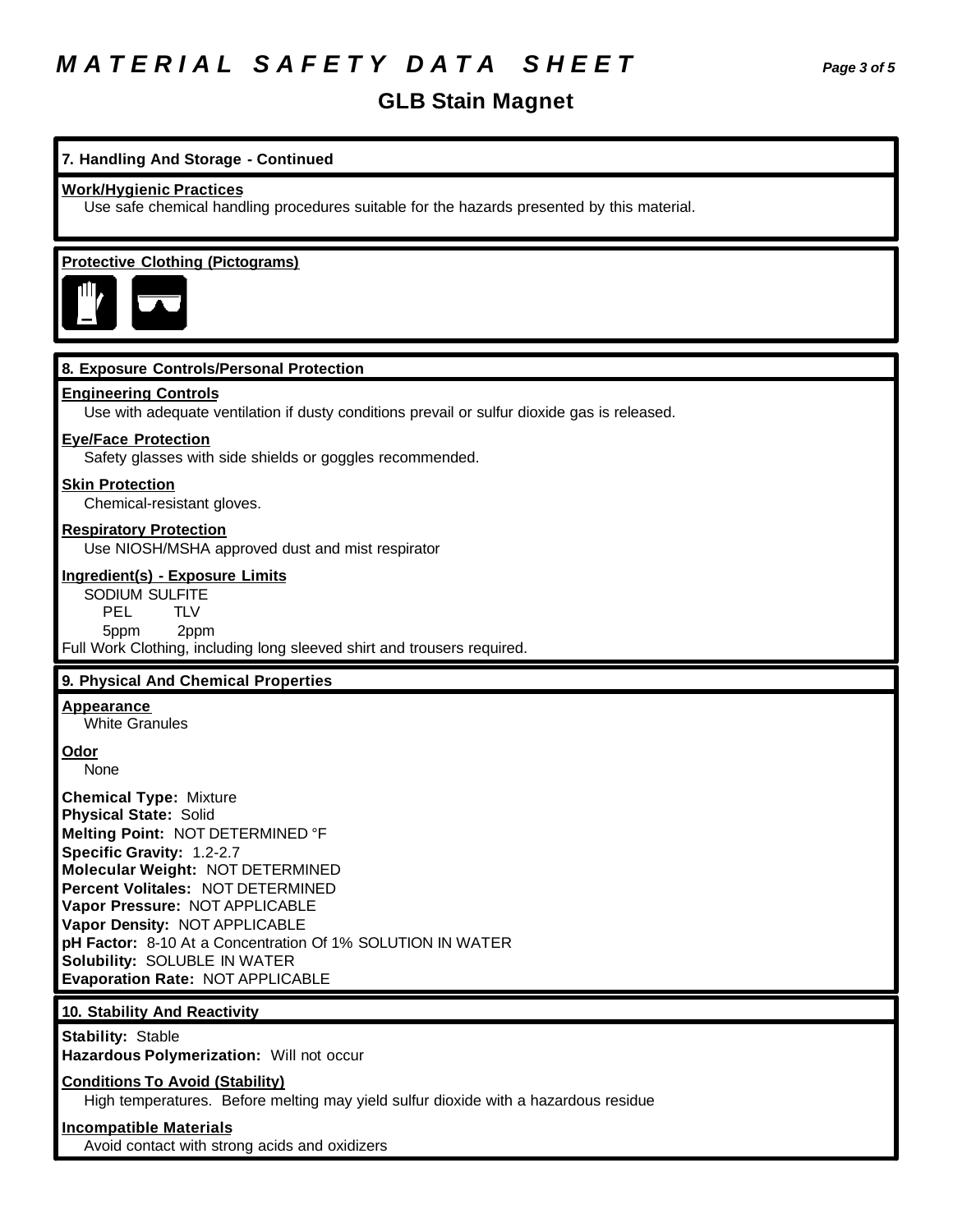# *M A T E R I A L S A F E T Y D A T A S H E E T Page 4 of 5*

# **GLB Stain Magnet**

| LD VWIII IIIU JIIV (                                                                                                                                                                                                                                                                                                                                                                                                                                                                                     |
|----------------------------------------------------------------------------------------------------------------------------------------------------------------------------------------------------------------------------------------------------------------------------------------------------------------------------------------------------------------------------------------------------------------------------------------------------------------------------------------------------------|
| 10. Stability And Reactivity - Continued                                                                                                                                                                                                                                                                                                                                                                                                                                                                 |
| <b>Hazardous Decomposition Products</b><br>Sulfur dioxide gas and sodium sulfide residue                                                                                                                                                                                                                                                                                                                                                                                                                 |
| 11. Toxicological Information                                                                                                                                                                                                                                                                                                                                                                                                                                                                            |
| No Data Available                                                                                                                                                                                                                                                                                                                                                                                                                                                                                        |
| 12. Ecological Information                                                                                                                                                                                                                                                                                                                                                                                                                                                                               |
| No Data Available                                                                                                                                                                                                                                                                                                                                                                                                                                                                                        |
| 13. Disposal Considerations                                                                                                                                                                                                                                                                                                                                                                                                                                                                              |
| Dissolve in water, using caution as solution may increase in temperature. Neutralize with acid and flush to sewer if in<br>accordance with applicable federal, state and local government regulations. Good ventilation is required during<br>neutralization due to the release of SO2 gas. Oxidation to sodium sulfate solution may be required, as for example by<br>adding a slight excess hydrogen peroxide carefully and stirring. Neutralized waste may have to be disposed of by a<br>contractor. |
| 14. Transport Information                                                                                                                                                                                                                                                                                                                                                                                                                                                                                |
| <b>Proper Shipping Name</b><br><b>NOT REGULATED</b>                                                                                                                                                                                                                                                                                                                                                                                                                                                      |
| <b>Hazard Class</b><br><b>NOT REGULATED</b>                                                                                                                                                                                                                                                                                                                                                                                                                                                              |
| <b>DOT Identification Number</b><br><b>NONE</b>                                                                                                                                                                                                                                                                                                                                                                                                                                                          |
| 15. Regulatory Information                                                                                                                                                                                                                                                                                                                                                                                                                                                                               |
| <b>Canadian Regulatory Information</b><br>Class D, Div 2b - Poisonous or Infectious Material: other toxic effects<br>Class C - Oxidizing Material                                                                                                                                                                                                                                                                                                                                                        |
| <b>WHMIS - Canada (Pictograms)</b>                                                                                                                                                                                                                                                                                                                                                                                                                                                                       |
| <b>NFPA</b><br><b>HMIS</b><br>2 <br><b>HEALTH</b><br>0<br>0<br><b>FLAMMABILITY</b><br>$\mathbf{0}$<br><b>REACTIVITY</b><br>0<br>$\mathbf{B}$<br><b>PERSONAL</b><br><b>PROTECTION</b>                                                                                                                                                                                                                                                                                                                     |
| 16. Other Information                                                                                                                                                                                                                                                                                                                                                                                                                                                                                    |
| <b>Revision/Preparer Information</b><br><b>MSDS Preparer: JHW3</b><br>This MSDS Superceeds A Previous MSDS Dated: 07/21/2000                                                                                                                                                                                                                                                                                                                                                                             |
| <b>Disclaimer</b>                                                                                                                                                                                                                                                                                                                                                                                                                                                                                        |
| Although reasonable care has been taken in the preparation of this document, we extend no warranties<br>and make no representations as to the accuracy or completeness of the information contained therein,<br>and assume no responsibility regarding the suitablility of this information for the user's intended purposes                                                                                                                                                                             |